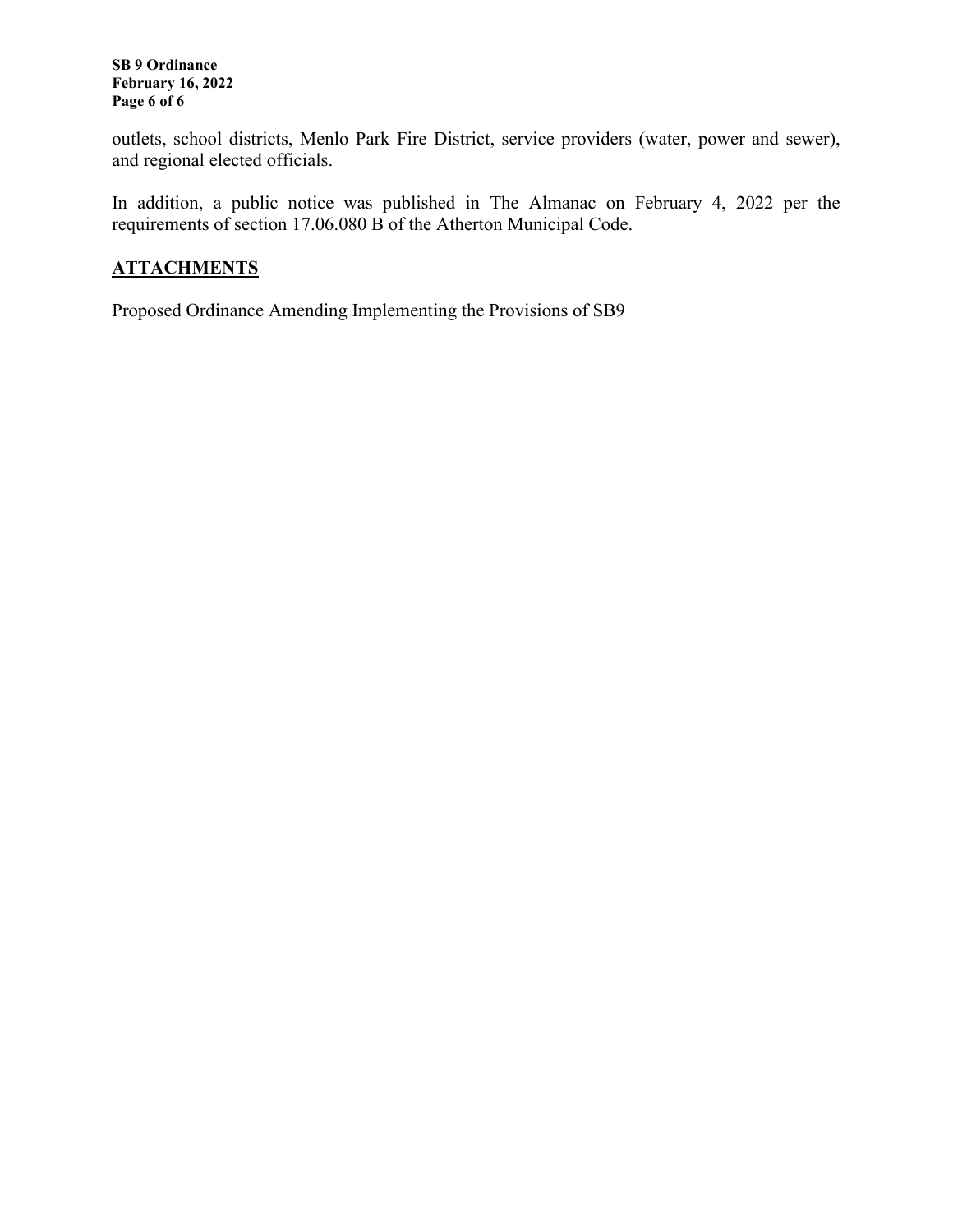# **ORDINANCE \_\_\_\_\_**

## **AN ORDINANCE OF THE CITY COUNCIL OF THE TOWN OF ATHERTON ADDING CHAPTER 17.53 TO THE ATHERTON MUNICIPAL CODE**

The City Council of the Town of Atherton does hereby ordain as follows:

**SECTION 1:** Chapter 17.53 is hereby added to the Atherton Municipal Code as follows:

### **CHAPTER 17.53**

## **Regulations and Objective Standards for Urban Lot Splits and Development Projects Sought Pursuant to Government Code Sections 65852.21 and 66411.7**

#### **17.53.010 - [Purpose](http://qcode.us/codes/sunnyvale/view.php?topic=19-5-19_76-19_76_010&frames=on) and Intent.**

- (a) The purpose of this chapter is to provide the owner of a parcel that is zoned for single-family residential use, as defined in Chapters 17.32, 17.33 and 17.37, additional options to subdivide their parcel through an urban lot split and develop the parcel for the purpose of creating additional housing within the Town of Atherton.
- (b) This chapter implements Government Code Section 66411.7 and 68852.21 ("SB 9") by establishing the objective criteria applicable to such urban lot splits and development.
- (c) These regulations are established to provide for the orderly subdivision and development of qualified projects while ensuring that the urban lot splits and developments are consistent with the existing development patterns of the Town and do not create any significant impacts with regards to public infrastructure or public safety.
- (d) The City Council of the Town of Atherton adopts this chapter to comply with SB 9 under protest, as it is the Council's position that in enacting these laws, the legislature has improperly usurped local land use authority.

### **17.53.020 Definitions.**

For purposes of this chapter, the following definitions apply:

- (e) "Accessory dwelling unit" or "ADU" means a building or portion of a building designed for use and occupancy by people living independently of the occupants of the main residence building and containing separate kitchen, bath, sleeping, or living facilities.
- (f) "Applicant" means the owner of a parcel, or their representative, applying for an urban lot split or the development of an additional single-family dwelling based on the provisions of this chapter.
- (g) "Dwelling Unit" means a primary dwelling unit, ADU, or JADU.
- (h) "Existing dwelling unit" means a primary dwelling unit or other dwelling unit on a parcelthat exists prior to any voluntary demolition or reconstruction or remodel where more than 50% of the exterior wall framing has been removed or altered. Any existing dwelling unit where more than 50% of the exterior wall framing has been removed is considered a new dwelling for purposes of this article.